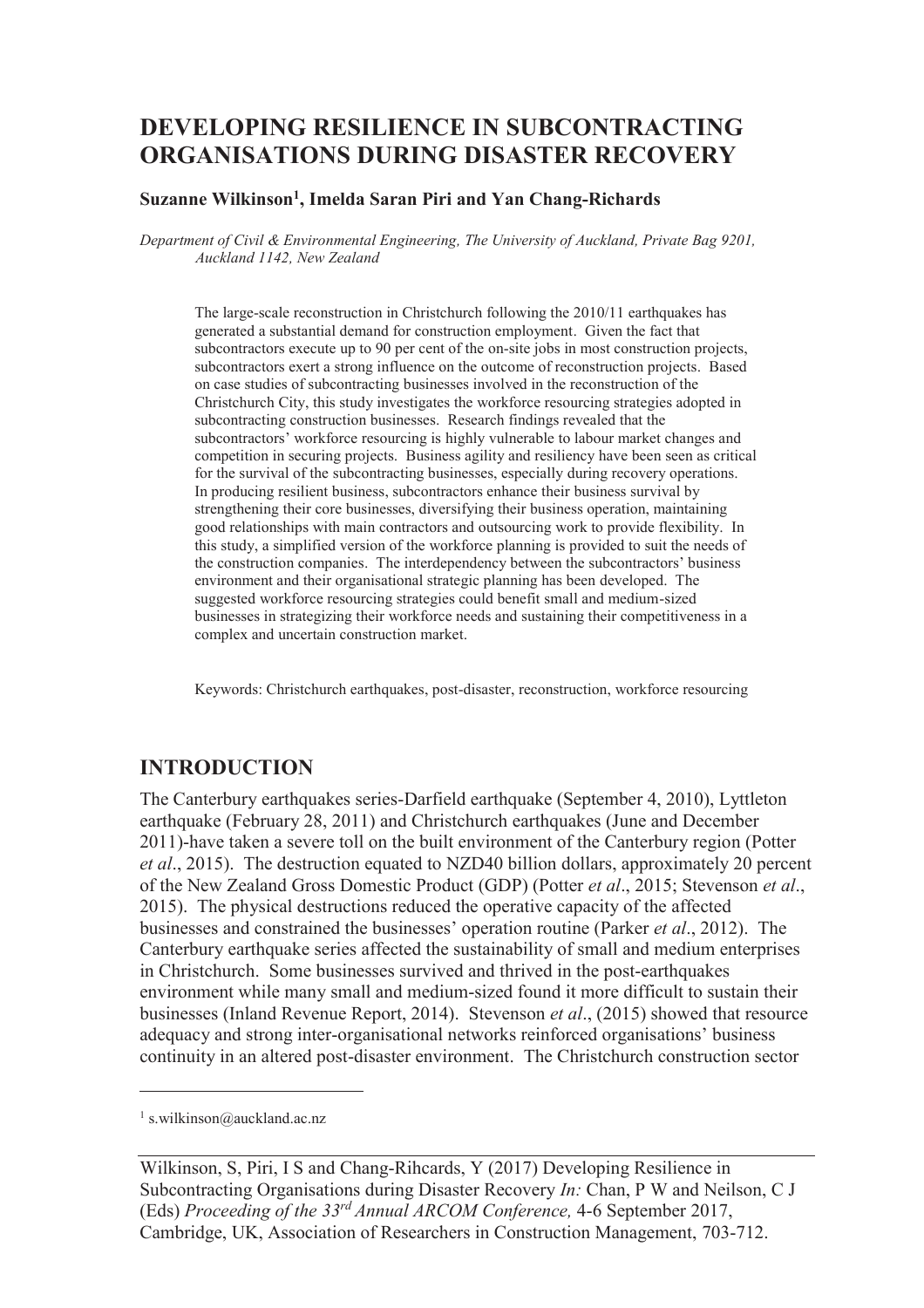grew in the post-earthquakes but the high demand for skills and costs to rebuild Christchurch led to significant skills shortages in the labour market. Consequently, the complexity of post-Christchurch earthquakes presents a challenge for accurate forecasting of the workforce (Chang *et al*., 2015b). Skills shortages in the Christchurch subcontracting businesses are attributable to the lack of matching skills within the sector (Piri *et al*., 2015, Chang *et al*., 2015a; Chang *et al*., 2016), workforce fluidity (Chang *et al*., 2015a), ageing workforces (Chang *et al*., 2015a) and fluctuations in the workflow outlook (Chang *et al*., 2015a).

The mainstream literature reported the universal relevance of workforce resourcing strategy in large construction organisations (Loosemore *et al*., 2003; Raiden *et al*., 2003; Dainty *et al.*, 2005). However, small and medium-sized construction organisations face wider challenges and there is little empirical research on this sector. Collective workforce planning is affected by the limited subcontractor financial capacity (Chang *et al*., 2016), constraints in the subcontractors' internal knowledge base (Chang *et al*., 2016) and the subcontractors' vulnerability to the construction market fluctuations (Ng *et al*., 2009). Despite the subcontractors' domination in the construction industry, there is a dearth of research exposing their resourcing capacity in the construction projects (Shash, 1998; Dainty *et al*., 2001; Asgari *et al*., 2014). Based on case studies of subcontracting businesses involved in the reconstruction of the Christchurch city, this study analyses the workforce resourcing strategies adopted in small and medium sized subcontracting construction businesses under an environment facing severe pressure. It addresses the following queries - (i) What are the resource shortages in the investigated subcontracting businesses; and (ii) What are the investigated subcontractors' workforce resourcing strategies?

# **SUBCONTRACTOR BUSINESSES AND DISASTERS**

Subcontractors play an important role in construction project outcomes. Previous studies indicate that subcontractors execute 60 to 90 percent of the overall physical execution in any construction project (Kumaraswamy and Matthews, 2000; Karim *et al*.; 2006). The predominance of subcontracting businesses makes construction project success rely heavily on the subcontractors' performance and capability (Ng *et al*., 2009; Banki *et al*., 2009; El-Mashaleh, 2009). Alzahrani *et al*., (2013) show that accessibility of labour resources is critical to the construction project success. Their findings revealed that labour availability acts as a strong influencer over the builders' project scheduling, budget and impact models. Similarly, the degree of labour productivity has been shown to be decisive in ensuring a positive outcome on the construction projects (Sacks and Harel, 2006). A preliminary study conducted by Harel (2005) identified (i) capacity utilisation, (ii) workflow stability, (iii) level of financial exposure and (iv) cash flow as important factors for subcontractors' business continuity.

The subcontracting businesses stand in stark contrast to the low rate in implementing formal institutional of workforce management. Informal routinisation is most likely to be legitimised in their businesses' operation as a result of resource constraints within the organisations (Dundon and Wilkinson, 2009). Additionally, the subcontracting businesses are inevitably prone to the external business interferences; particularly to the construction market fluctuation and turbulences in the economic cycle (Ng *et al*., 2009). Arditi *et al*., (2000) indicate that most subcontracting businesses are not well equipped with business knowledge and thus, jeopardise the permanency of their businesses. Business failures, high bankruptcy rate, poor performance and/or non-performance are therefore, synonymous with small and medium-sized construction businesses (Russell *et*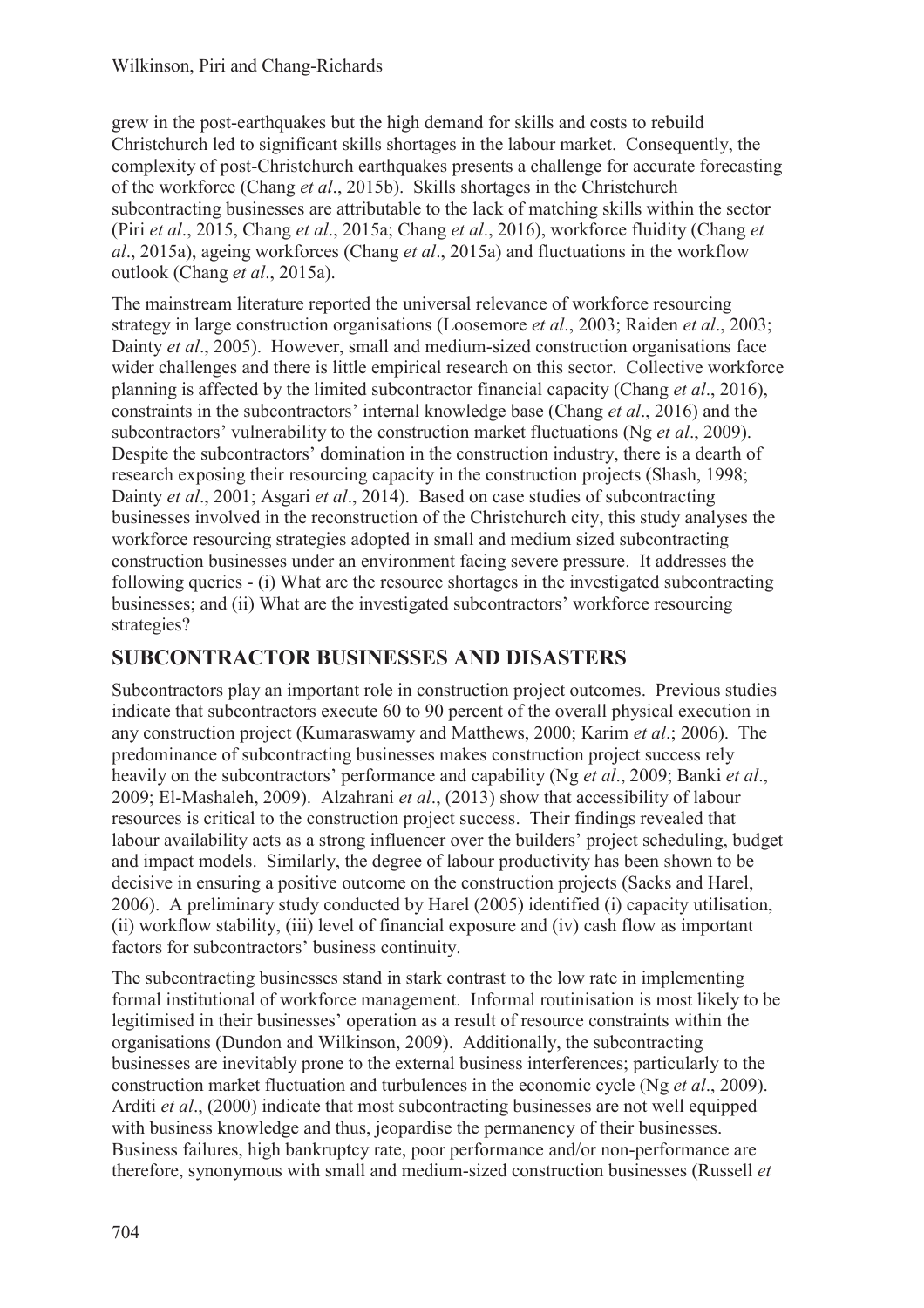*al*., 1991; Shaikh, 1999; Schaufelberger, 2003). Subcontractors' business failure is associated with defective managerial skills and stunted business maturity (Abidali and Harris, 1995; Schaufelberger, 2003).

Following the Christchurch earthquakes, subcontracting businesses were at the forefront of rebuilding efforts. Chang *et al*., (2016) found that subcontractors in Christchurch encountered fragile business stability because of the heightening unemployment growth and workload inconsistency within the sector. Investigating subcontracting businesses showed difficulties with workforce resourcing planning, susceptibility to the construction market changes and informal management approaches. When the Darfield earthquake struck Christchurch in 2010, the New Zealand construction industry was going through a period of low activity caused by the 2008 global financial crisis. Wilkinson *et al*., (2015) reported that earthquakes provided a period of significant growth for construction contractors of all sizes. Their report showed that between 2010 and 2011, capacity building, innovation and upskilling for growing businesses become a focus for construction businesses. Most businesses went through a period of significant growth and there were new entrants to the market. For companies, this meant a period training, recruitment, resource shortages and developing ways of maintaining their staff in the face of external competition. Some businesses focused on developing better working environments, others had to develop new business systems to cope with growth.

Their report (Wilkinson *et al*., 2015) also showed that between 2012 and 2013, with the continued demand for labour and associated cost inflation in the construction market (in the earthquake and the non-earthquake related construction markets), businesses focused on improving their efficiency, productivity and capability in undertaking earthquakerelated work. Imported workers from outside Christchurch impacted businesses including businesses having to pay higher wages and facing increased pressure on housing their workforce. The 2014 and 2015 activity showed that, workload fluctuations meant contracting businesses moved to diversify into new business markets such as new subdivisions in Canterbury and housing and infrastructure markets elsewhere. There were concerns about the risks of overcapacity in Christchurch.

The surge in construction activity following the earthquakes offered the sector the chance to develop skills and capital base for improving business economic prospects. The results of the work on Christchurch subcontractors by Chang *et al*., (2014) and Wilkinson *et al*., (2015) showed that there was a range of initiatives that subcontractors used to develop their business. The first element was in establishing and maintaining a solid client base where future opportunities coming from the new subdivision areas in Christchurch and/or other building activities likely in Canterbury region meant a conscious decision to focus on existing clients and growing new business relationships. Diversification of business services and skillsets was also a key initiative seen in Christchurch where recruitment of skills in specialist areas combined with resource sharing through partnership, became a channel to diversity business types. Retaining flexibility in workforce composition, especially through recruiting younger workers (under 25 years old) in an attempt to ensure flexibility in the use of labour due to the lower skill sets these workers have and to enable them to respond to uncertainties in the economic environment. However, this form of flexibility increased turnover rate among younger workers and hence companies ran the risk of lower performance.

# **RESEARCH METHODOLOGY**

In 2016, a group of small and medium-sized subcontracting businesses in Christchurch were approached to take part in this study, with thirteen agreeing. This study adopted a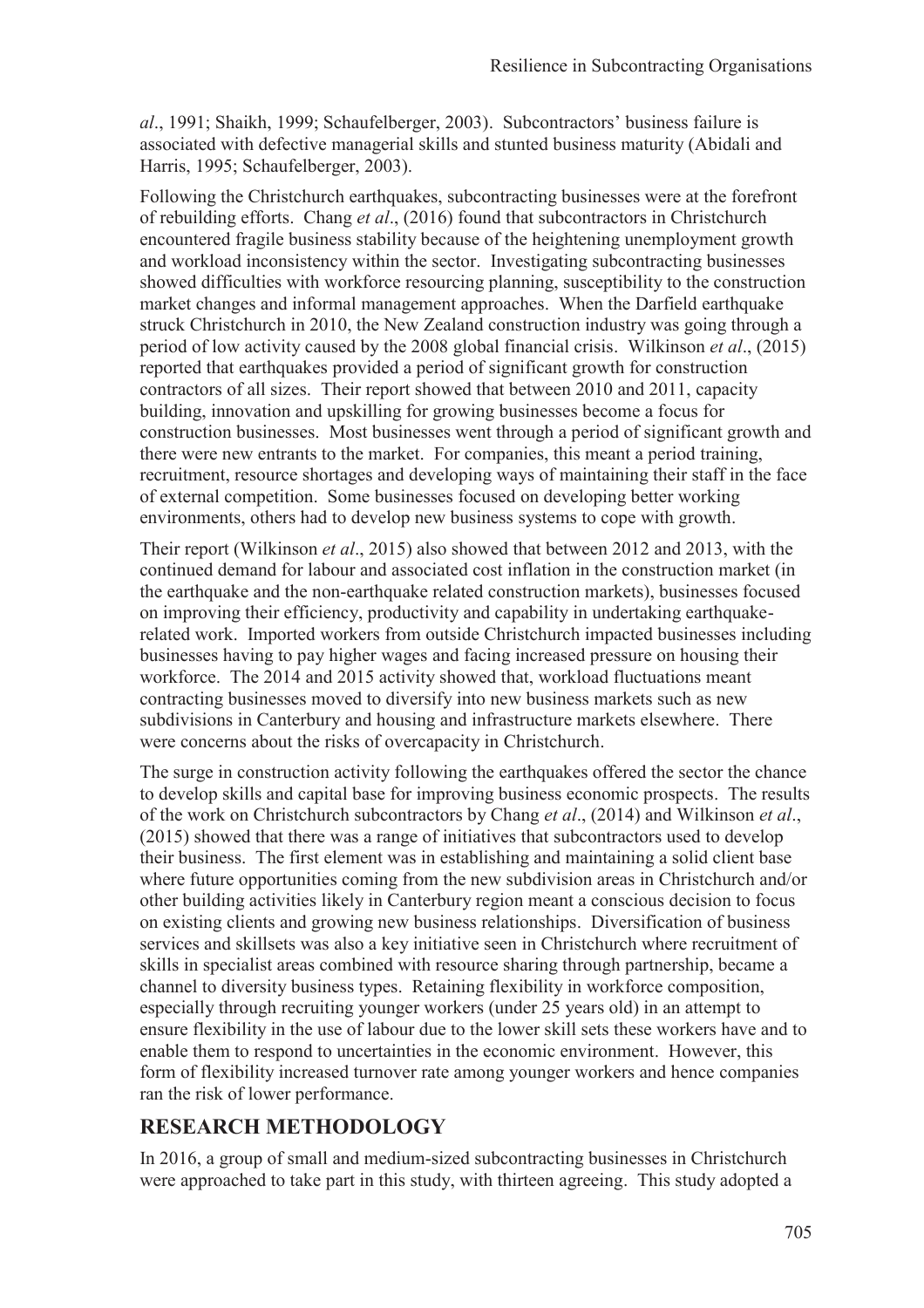#### Wilkinson, Piri and Chang-Richards

case study approach to understanding the business strategies and management of the labour markets. Interviews were conducted with the managers (e.g. operation, general, managing) of the subcontracting businesses; enabling insights into the micro-level of the subcontractors' resourcing priorities. All the interviews were verbatim transcribed and analysed using Leximancer, NViVO 10 and Vensim PLE software. Leximancer scrutinises the transcribed texts and graphically displays the extracted data into concept maps and the interrelationships between the themes (Smith and Humphreys, 2006; Sotiriadou *et al.*, 2014). In this study, transcriptions relating to resource shortages were fed into Leximancer and the results are presented in Figure 1 and Figure 2. Following this, the subcontractors' workforce resourcing strategy is thematically collated using NVivo 10. Details of the participating subcontracting businesses are provided in Table 1.

| Subcontractors  | Characteristics                                          | Resourcing for Disaster<br>Recovery Projects Experience<br>(Year) |
|-----------------|----------------------------------------------------------|-------------------------------------------------------------------|
| S1              | Roofing specialist                                       | $\overline{4}$                                                    |
| S <sub>2</sub>  | Civil construction and drainage<br>subcontractor         | $\overline{4}$                                                    |
| S <sub>3</sub>  | Civil construction subcontractor                         | $\overline{4}$                                                    |
| S <sub>4</sub>  | General civil subcontractor                              | 4                                                                 |
| S <sub>5</sub>  | Building services specialist                             | $\overline{4}$                                                    |
| S6              | Civil construction subcontractor                         | $\overline{4}$                                                    |
| S7              | Steel reinforcing specialist                             | 3.5                                                               |
| S8              | Commercial, heritage and residential<br>subcontractor    | $\overline{4}$                                                    |
| S <sub>9</sub>  | Civil construction and drainage<br>subcontractor         | $\overline{4}$                                                    |
| S <sub>10</sub> | Civil earthworks and civil<br>construction subcontractor | $\overline{4}$                                                    |
| S <sub>11</sub> | Building façade specialist                               | 3.5                                                               |
| S <sub>12</sub> | Civil engineering earthmoving<br>subcontractor           | 3.5                                                               |
| S <sub>13</sub> | Geotechnical and civil construction<br>subcontractor     | $\overline{4}$                                                    |

*Table 1: Subcontracting Business Profiles* 

# **FINDINGS**

The paper focuses on two main findings as follow:

- 1. Analysis of labour shortages and the contributing factors to labour shortages in the case study subcontracting businesses
- 2. Analysis of subcontractors' workforce resourcing planning strategies

#### **Labour Shortages**

Figure 1 shows the major themes relating to resource shortages based on the case study subcontracting businesses. A direct connection was evident between labour, demand, skill shortages, tradesperson, experience and local pool of talent. The subcontractors involved with the recovery projects have felt the tightening of the labour market, facing difficulties in accessing the right staff. From the interviews, a frequent referral to labour shortages was found, reflecting an exhausted talent pool in the Christchurch construction industry.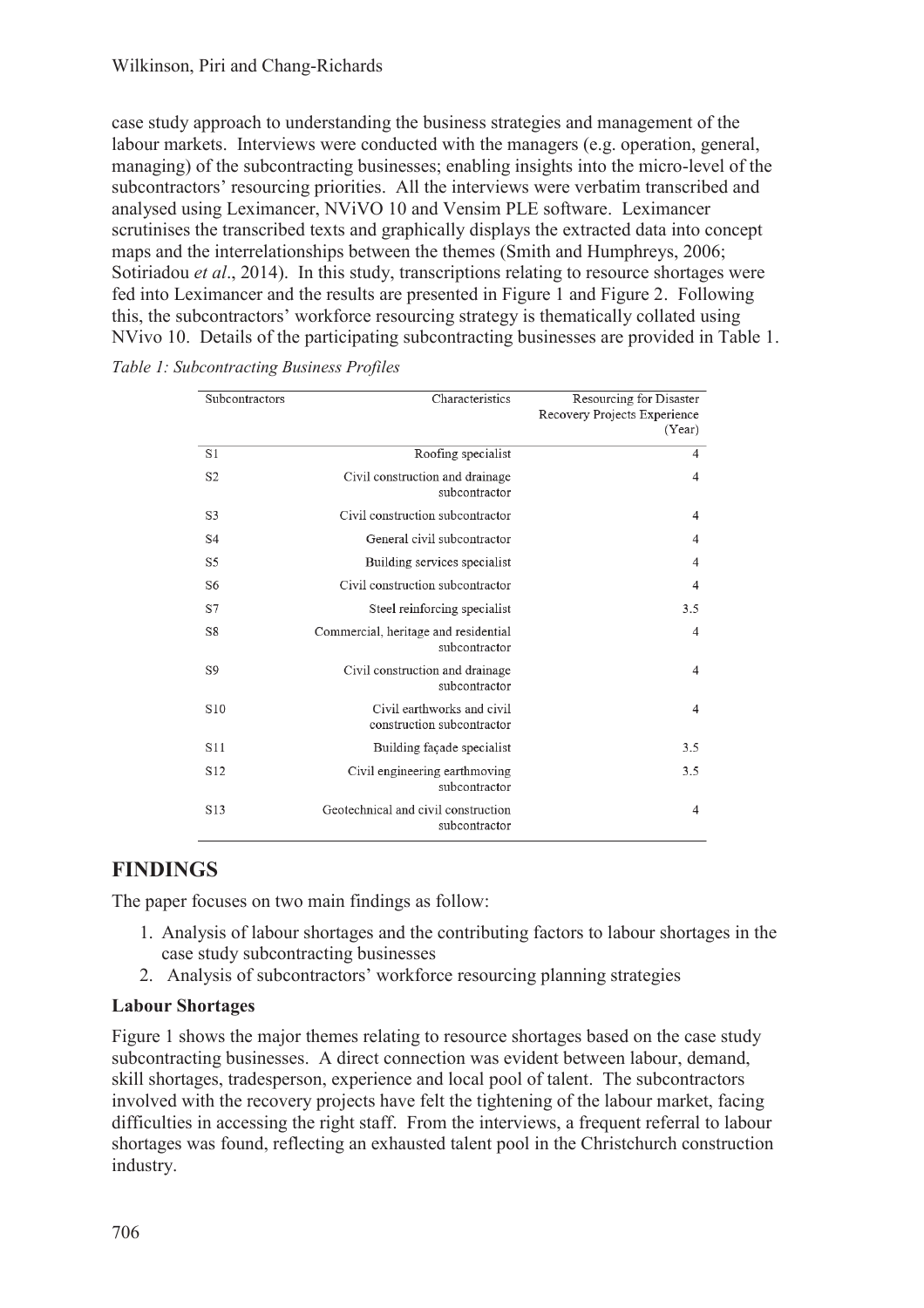

Labour is a problem with the increased workload. The workload is getting bigger even now from last year so yes, getting labour in place is a priority and it's not easy. S11

Figure 1: Leximancer Analysis on Resource Shortages in the Case Study Subcontracting **Businesses** 

Figure 2: Leximancer Analysis on Contributing Factors to Labour Shortages in the Case Study **Subcontracting Businesses** 

The Christchurch recovery projects demanded an escalation of workforce expectation within its construction industry. A 100 per cent upsurge of construction workforce employment has been quantified in the second quarter of 2015 as compared to the prequake environment. In September 2015, 31,000 construction workforce employments have been recorded with the anticipation of continuous growth until 2018 (MBIE, 2015). The derived demand for construction employment has a significant impact to the subcontracting businesses in Christchurch.

Demand for these people (skilled labour) is high and therefore they are free to come and go as they please, like within other businesses, etc. So you've got to work hard to retain them and you've got to be very flexible with how you tackle the problem. S7

The findings also revealed that the escalated demand for skilled workforce has plagued subcontractors with a significant workforce difficulties.

One of the difficulties is they're a bit transient; they don't stay. They try to move around for more money. Some of them are just here for a short time so they try to use the opportunity of getting a job and they agree on a rate for the work. Then, they immediately want more and then they go to another contractor and maybe they get more, maybe they don't, but they just move around. S13

There was general agreement on the consequences of the workforces' portability. The workforce departures restricted the businesses in taking up work. This scenario signifies the need for a smarter workforce management strategies to combat the 'early-departure workforce' trend.

The contributing factors to labour shortages within the case study subcontracting businesses are presented in Figure 2. From the analysis, labour shortages emerged in conjunction with the demand for rebuilding Christchurch, workforce fluidity across the industry and the monetary-driven employment trend in Christchurch. The scarcity of workforce was agreed by a majority of the subcontractors to affect their business performance. Essentially, the investigated subcontractors acknowledged the workforce as drivers for productivity improvement and achieving sustainable competitive advantage.

We don't want it to be a negative in our tendering processes. We still want to be able to price the jobs on the basis that we will have the people, but with the same token, we are actively looking to try and hold the people we think can fill those roles. S3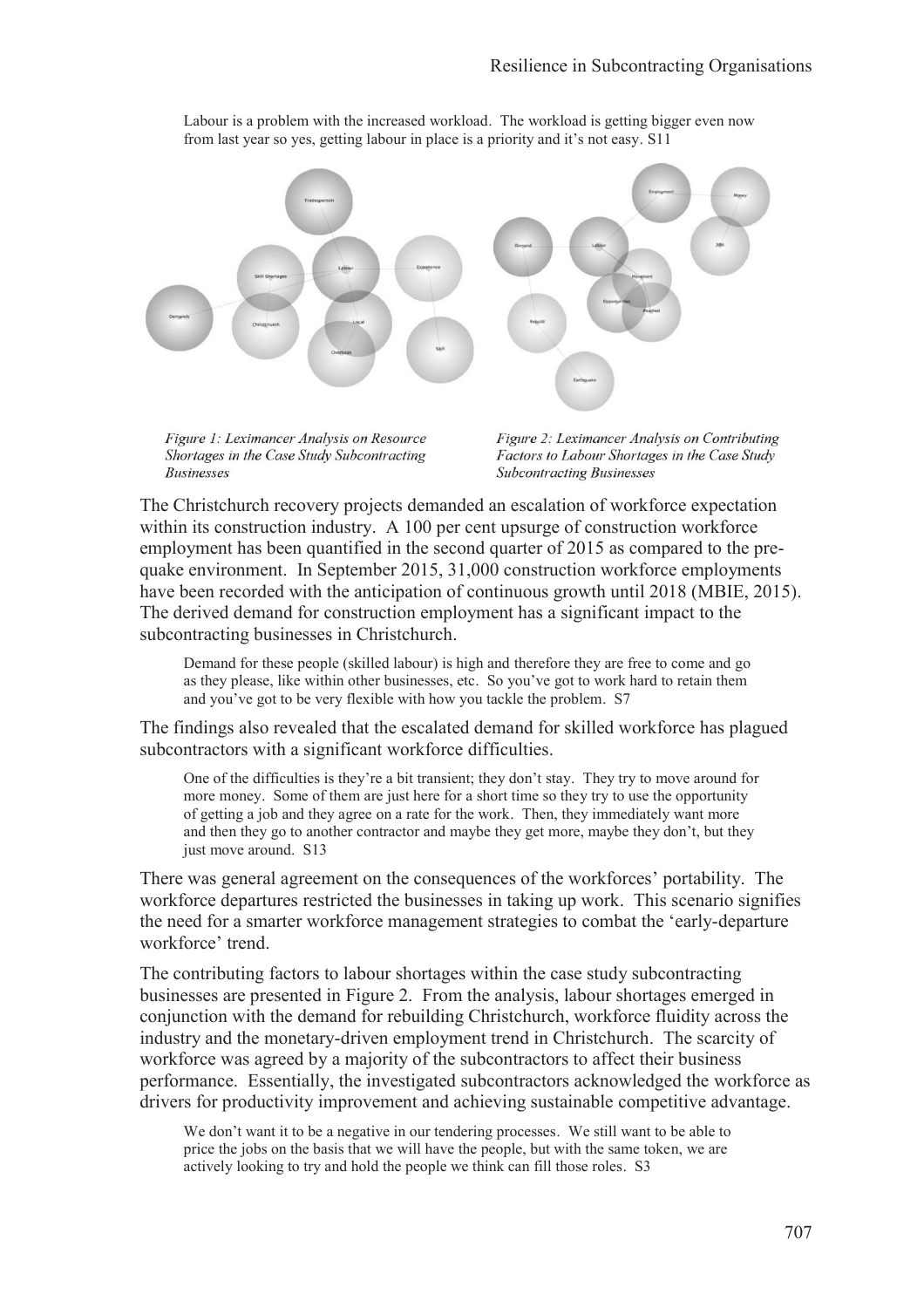The notion indicates that organisational performance is correlated to the quality, suitability, and capability of the organisation's workforce.

### **Subcontractors' Workforce Resourcing Planning Strategies**

The results featured in this study showed the subcontractors' initiatives in ensuring sustainable success to their businesses. In particular, a prioritisation of the organisations' market adaptability and business agility has been evident; supplemented with a 'short to medium-focused' business planning. Two fundamental planning elements were found from the investigation, (i) workforce skill requirements, and (ii) business strategy. Workforce skill requirements place attention on strategizing the organisational 'workforce supply and demand' essentials, workforce composition, staffing, retaining and capacity building of the human resources. Business strategy focuses on the creation of adaptable business operations.

We still stick to the core business, but we are just trying to get our teams a bit tighter. So, better staff. We pay some of them a little bit more, the good guys a wee bit more, but they are achieving more. S10

As such, a great deal of effort is directed to strengthening and growing business.

Diversification is a necessary part of growing a business. The first part is your core strengths - your core strengths are what you've got to be good at - but as you grow your business you need to be agile enough to diversify into other markets. That's not to make those the core instrument for your revenue, but it's to meet modern demand. S5

The ability to acclimatise promptly to the construction market fluctuations is most desirable in the dynamic business environment. Accordingly, organisational agility has been cited by one of the investigated subcontractors to be pivotal in sustaining the business success.

Resilient and agile as well. Agility is important because there are opportunities all the time. S13

In order to deliver benefits of the workforce resourcing planning initiatives, the identified workforce requirements have to be embedded into the organisations' business decisions. Figure 3 demonstrates the integration of these two elements to form the subcontractors' workforce resourcing planning strategy. This integration is expected to enhance businesses with the capacity to shift, flex and adjust in a highly dynamic market.



*Figure 3: Subcontractor Workforce Resourcing Planning Strategies*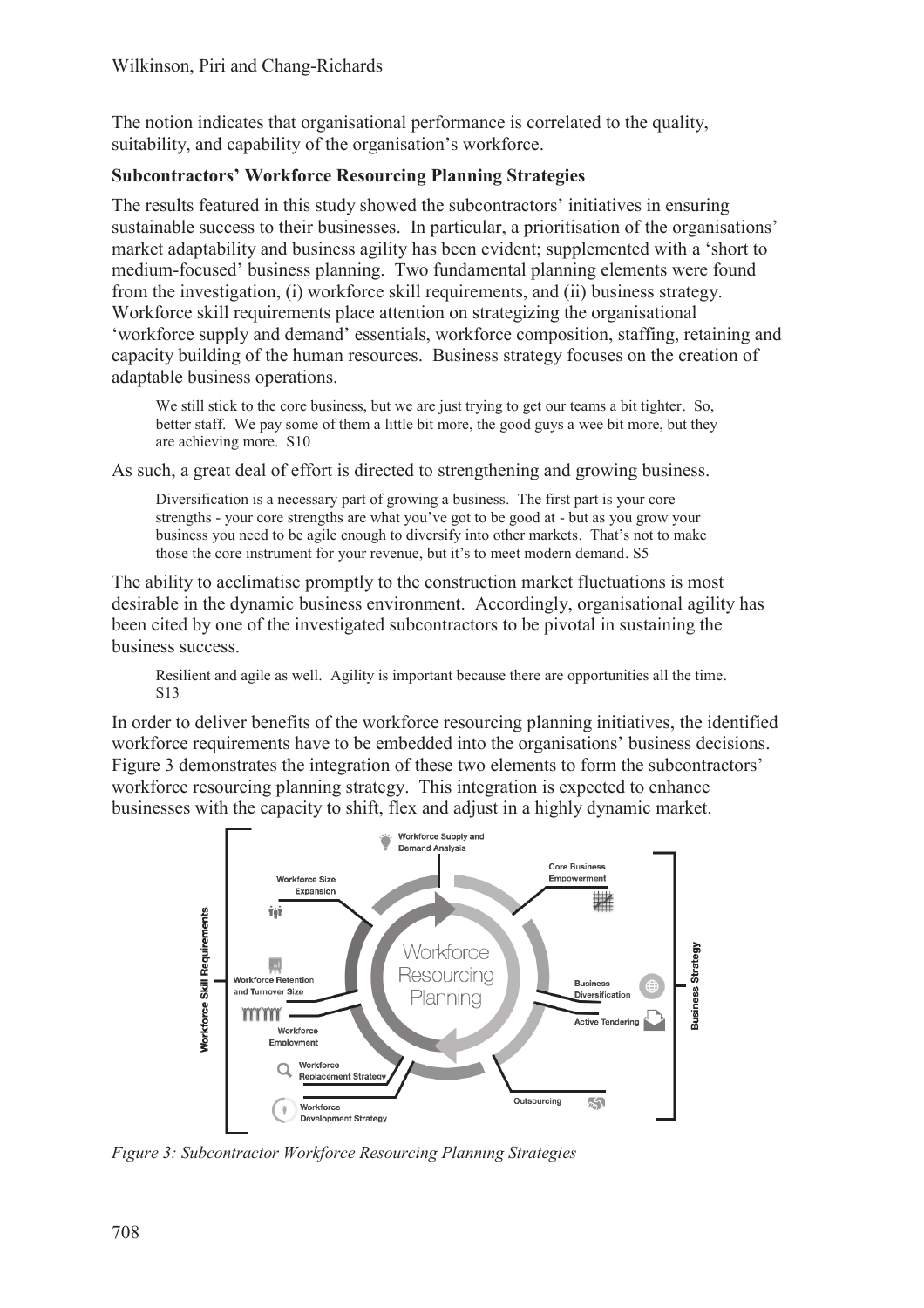### **DISCUSSIONS**

Over the years of responding to earthquake rebuilding, subcontracting businesses became strategic in their business decision making and in their approach to sustaining their businesses. Findings from this study demonstrate a maturing of the studied businesses coupled with the application of multiple methods for solving workforce problems. It is clear from the results that businesses had to absorb the effects of the earthquakes, seeking to minimise any adverse impacts on their business, especially around resourcing the workforce and the changing workforce structures.

Given the susceptibility of the subcontracting businesses to the construction market fluctuations, it is, therefore, important for subcontractors to understand the interplay between the environmental scenarios and their organisation's strategic planning. Knowledge of the business environmental forces afforded the investigated subcontractors with their business environment pattern, identification of the industry's opportunities and threats and, most importantly the development of the organisations' strategic action plan in responding to the changing environment. Essentially, sensitivity to the labour market fluctuations facilitates subcontractors to establish workable measures in circumventing the impacts of skills shortages (Dainty *et al*., 2005).

In order to build a resilient business performance, it is critical to establish organisational performance in accordance with the organisations' vision, goal and growth plans. Figure 4 shows a conceptual model of the interdependency of the subcontractors' business environment, workforce planning strategies, project resourcing and organisational outcomes applied in rationalising the basis of the workforce planning imperatives.



*Figure 4: The Interdependency of Business Environment, Workforce Planning Strategies, Project Resourcing and Organisational Outcomes in the Subcontracting Businesses* 

The need to sustain competitive advantage makes it germane to embrace adaptive capacity to cope with the external turbulences. For this reason, the subcontracting businesses have to demonstrate business agility in seizing strategic opportunities. The sustenance of an organisation competitive advantage often gravitated around the ability of the organisation in sustaining its people and the execution of people processes (Brandenburg *et al*., 2006)*.* 

Maintaining workforce flexibility results in improving the internal organisational strength to capitalise on business opportunities. The external environmental dynamics are readily recognised to interfere with the subcontracting businesses' internal attributes. Therefore, a diagnosis of the organisations' internal environment is important in averting the external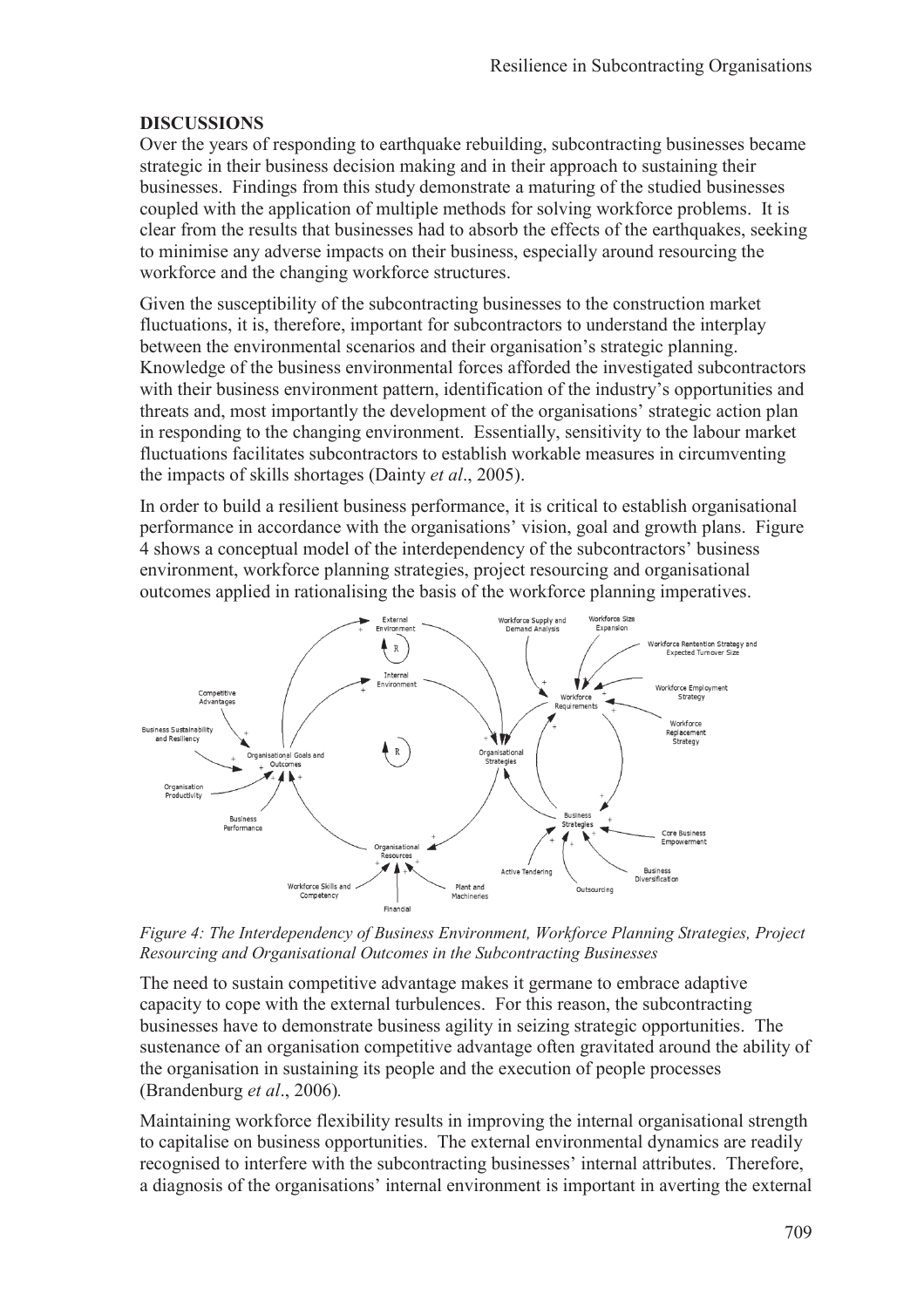threats and overcoming the internal weaknesses. The internal capacity of the subcontracting businesses (e.g. workforce skills and competency, financial, plant and machinery) determines the execution of the subcontractors' competitive strategy.

Workforce utilisation has been actively practised and agreed by a majority of the investigated subcontractors as an ad-hoc solution to meet the organisations' staffing requirements. Although workforce utilisation is capable of ameliorating the adverse effects of the organisations' skill issues, its long-term focus could strain the organisations' ability in coping with business expansion (Loan-Clarke *et al*., 1999). An integrated system of workforce resourcing programming and the organisations' strategic business planning with the ability to manage future events' consequences can strengthen business performance.

# **CONCLUSIONS**

The changing built environment in Christchurch, coupled with intensified competition in acquiring qualified skills meant that subcontracting businesses were forced to adapt their businesses and focus on business demands of lack of resources and workload fluctuations. Post-earthquake challenges demanded an organisational ability to respond and successfully change. Workforce planning initiatives were developed to ensure the organisations' skills base could be maintained. A planned approach to long-term workforce resource planning is needed in for greater predictability to the organisations' employment outlook and equipping subcontracting businesses with a specific functional procedure on workforce resourcing planning. The research also suggests that a focus on adaptability, internal skills and workforce capacity building are critical to resilience building in subcontracting businesses. Through the crisis, subcontractors have emerged with the ability to create sufficient workforce resourcing for projects, strategic utilisation of workforce, better workforce cost control and higher overall organisational efficiency. As the earthquake rebuild continues further analysis will provide an examination of how maturing subcontracting businesses face the market slowdown.

# **ACKNOWLEDGEMENT**

This research is part of the Resourcing for the Canterbury Rebuild project commissioned by Ministry of Business, Innovation and Employment (MBIE), Earthquake Commission (EQC) and the Building Research Association of New Zealand (BRANZ). The author would express her sincere gratitude to the Ministry of Education, Malaysia and Universiti Teknologi MARA, Malaysia for funding this research and the subcontracting organisations for cooperatively participating in this research.

# **REFERENCES**

- Abidali, A, F and Harris, F (1995) A methodology for predicting company failure in the construction industry. *Construction Management and Economics*, **13**(3), 189-196.
- Alzahrani, J I and Emsley, M W (2013) The impact of contractors' attributes on construction project success: A post construction evaluation. *International Journal of Project Management*, **31**(2), 313-322.
- Arditi, D, Koksal, A and Kale, S (2000) Business failures in the construction industry. *Engineering, Construction and Architectural Management*, **7**(2), 120-132.
- Asgari, S, Afshar, A and Madani, K (2014) Cooperative game theoretic framework for joint resource management in construction. *Journal of Construction Engineering and Management*, **140**(3), 04013066.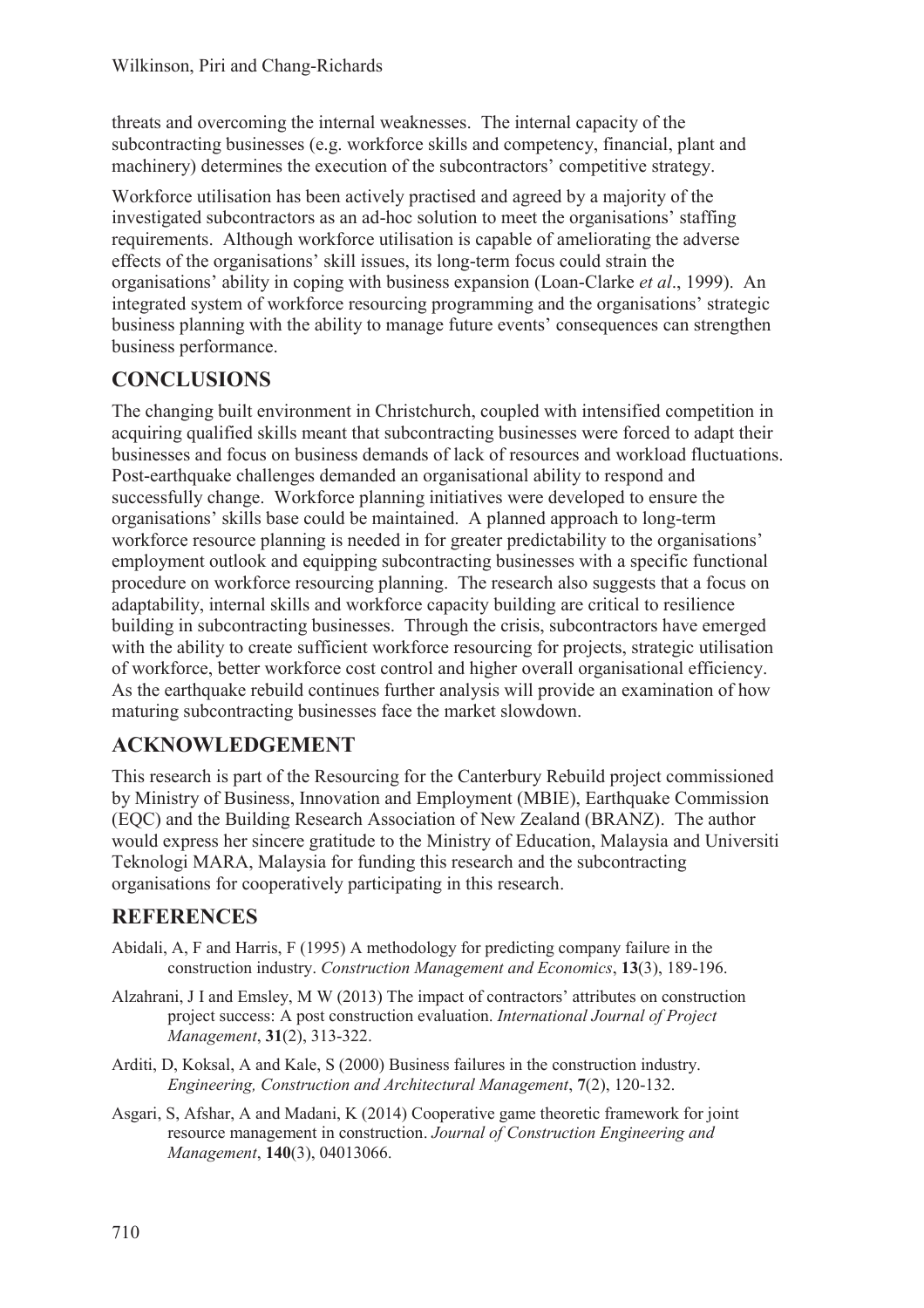- Banki, M T, Hadian, S, Niknam, M and Rafizadeh, I (2009) Contractor selection in construction projects based on a fuzzy AHP method. *In*: *Proceedings of the Annual Conference-Canadian Society for Civil Engineering.*
- Brandenburg, S, Haas, C and Byrim, K (2006) Strategic management of human resources in construction. *Journal of Management in Engineering*, **22**(2), 89-96.
- Chang-Richards, Y, Wilkinson, S, Seville, E and Brunsdon, D (2015a) S systems approach to managing human resources in disaster recovery projects. *In*: *5th International Conference on Building Resilience*, 15th-17th July, Newcastle, Australia.
- Chang-Richards, Y, Wilkinson, S, Seville, E and Brunsdon, D (2015b) *Emerging Issues Facing Subcontracting Business*. Resilient Organisations Research Report 2015/03. May 2015.
- Chang-Richards, Y, Wilkinson, S, Seville, E and Brunsdon, D (2016) *Capacity and Capability Development of Canterbury Subcontracting Businesses: Features, Motivating Factors and Obstacles*. Resilient Organisations Research Report 2016/03. February 2016.
- Dainty, A R J, Ison, S G and Briscoe and G H, (2005) The construction labour market skills crisis: the perspective of small-medium-sized firms. *Construction Management and Economics*, **23**(4), 387-398.
- Dundon, T and Wilkinson, A (2009) HRM in Small and Medium-Sized Enterprises (SMEs) *In*: D G Collings and G Wood (Eds.) *Human Resource Management: A Critical Approach*. Abingdon: Routledge, 130-147.
- El-Mashaleh, M, O'Brien, W J and London, K, (2001) Envelopment methodology to measure and compare subcontractor productivity at the firm level. *In*: *IGLC-9: 9th International Group for Lean Construction Conference*, 6-8 August, National University of Singapore, Singapore.
- Harel, M (2005) *A Lean Model for Two-dimensional Optimisation of Process Flow in Construction Projects with Subcontractors*. Ph.D. proposal, Faculty of Civil and Environmental. Engineering, Technion, Israel Institute of Technology
- Inland Revenue Report. (2014) The Impact of the Canterbury Earthquakes on Small and Medium Enterprises. Adverse Events Longitudinal Study-Administrative Data Analyses. National Research & Evaluation Unit, Inland Revenue, New Zealand.
- Karim, K, Marosszeky, M and Davis, S (2006) Managing subcontractor supply chain for quality in construction. *Engineering, Construction and Architectural Management*.13 (1),27-42.
- Kumaraswamy, M and Matthews, J (2000) Improved subcontractor selection employing partnering principles. *Journal of Management in Engineering*, 16(3), 47-57.
- Loan-Clarke, J, Boocock, G, Smith, A and Whittaker, J (1999) Investment in management training and development by small businesses. *Employee Relations,* **21**(3), 296-311.
- Loosemore, M, Dainty, A R J and Lingard, H (2003) *Human Resource Management In Construction Projects: Strategic And Operational Approaches*. London & New York: Spon Press
- Ng, S T and Tang, Z (2009) Factors contributing to the success of equipment-intensive subcontractors in construction. *International Journal of Project Management*, **27**(7),736- 744.
- Parker, M and Steenkamp D (2012) *The Economics Impact of the Canterbury Earthquakes, Reserve Bank of New Zealand Bulletin, September 2012*, **75**, 13-25. Available from http://www.rbnz.govt.nz/- /media/ReserveBank/Files/Publications/Bulletins/2012/2012sep75-3parkersteenkamp.pdf